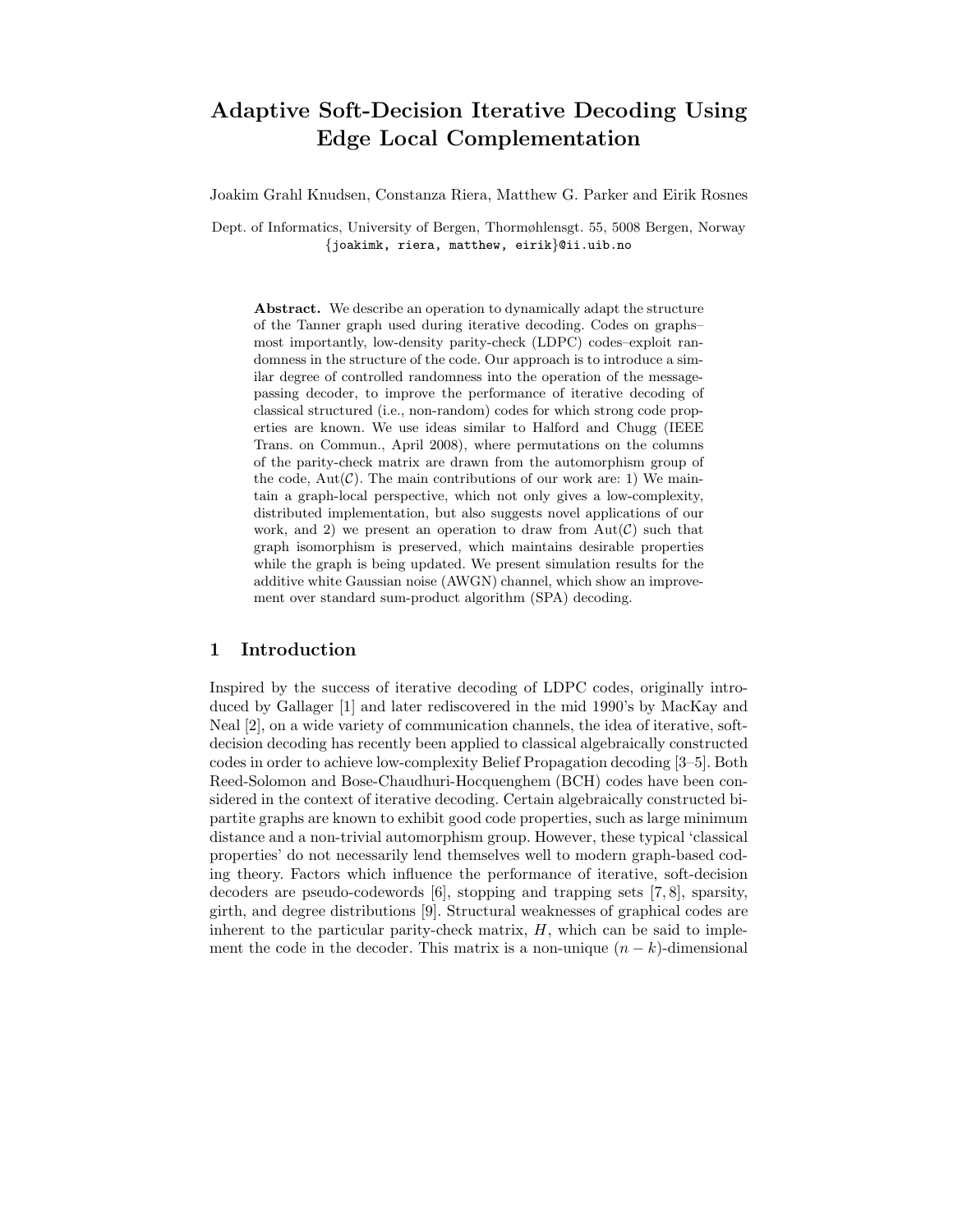basis for the null space of the code,  $\mathcal{C}$ , which, in turn, is a k-dimensional subspace of  $\{0,1\}^n$ . Although any basis (for the dual code,  $\mathcal{C}^{\perp}$ ) is a parity-check matrix for  $\mathcal{C}$ , their performance in decoders is not uniform. In this work, we assume that H is of full rank and in 'standard'  $[I | P]$ -form, where I is the identity matrix.

We propose a class of adaptive decoders which facilitate message-passing on classical linear codes, by taking advantage of (non-trivial) graph structure. It is well known that H can be mapped into a bipartite (Tanner) graph,  $TG(H)$ , which is described by its adjacency matrix,  $\begin{pmatrix} 0 & H \\ trT & 0 \end{pmatrix}$  $H^T$  0 ). With  $H$  being in standard form, a specific information set (on the codeword positions) is implied. We will refer to bit nodes (i.e., columns of  $H$ ) corresponding to I and P as 'parity' and 'information' nodes, respectively,<sup>1</sup> and rows of  $H$  correspond to 'constraint' (check) nodes. Using a localized, low-complexity graph edge-operation, we update the parity-check matrix, but still stay within the automorphism group of the code,  $Aut(\mathcal{C})$ . Thus, the graph update rule can be viewed as a particular relabelling (isomorphism) of the bit nodes. Furthermore, by selectively or randomly shifting sensitive substructures (e.g., short cycles, or weight-1 nodes) within the graph, we aim to influence the flow of extrinsic information through  $\mathbf{TG}(H)$  in a way helpful to the decoding process.

In a recent paper by Halford and Chugg, "random redundant iterative decoding" is achieved by applying permutations drawn at random from  $Aut(\mathcal{C})$ [5]. Rather than applying these permutations to H, the same effect is achieved by permuting the soft input vector. While their strategy is perceived to be a series of global updates, our approach achieves a similar effect by using only local updates on  $TG(H)$ . In our characterization of locality, we assume that an edge can not 'see' beyond a radius of a constant number of edges. Similarly to [5], permutations can be drawn from a precomputed list input to the decoder. However, our distributed approach also allows us to dispense with precomputation, to realize a completely distributed and local graph update rule, which, nevertheless, keeps the series of graphs generated within  $Aut(\mathcal{C})$ .

# 2 Edge Local Complementation

The operation of edge local complementation (ELC) [10–12], also known as Pivot, is a local operation on a simple graph. Fig. 1(a) shows  $G_{\mathcal{N}_u \cup \mathcal{N}_v}$ , the local subgraph of a bipartite graph induced by nodes  $u, v$ , and their disjoint neighborhoods which we denote  $\mathcal{N}_u^v \triangleq \mathcal{N}_u \setminus \{v\}$  and  $\mathcal{N}_v^u \triangleq \mathcal{N}_v \setminus \{u\}$ , respectively.

Pivot on a bipartite graph is described as the complementation of edges between these two sets;  $\forall v' \in \mathcal{N}_u^v$ ,  $u' \in \mathcal{N}_v^u$ , check whether edge  $(u', v') \in G$ , in which case it is deleted (otherwise, it is created). Finally, the edges adjacent to u and v are swapped. As such, Pivot updates the set of constraints (rows of  $H$ ) by changing the edges of  $TG(H)$ , whereas nodes are invariant. The complexity

<sup>&</sup>lt;sup>1</sup> Note that these terms refer to the generator matrix of the code,  $G_{\mathcal{C}} \triangleq [P^T | I_k].$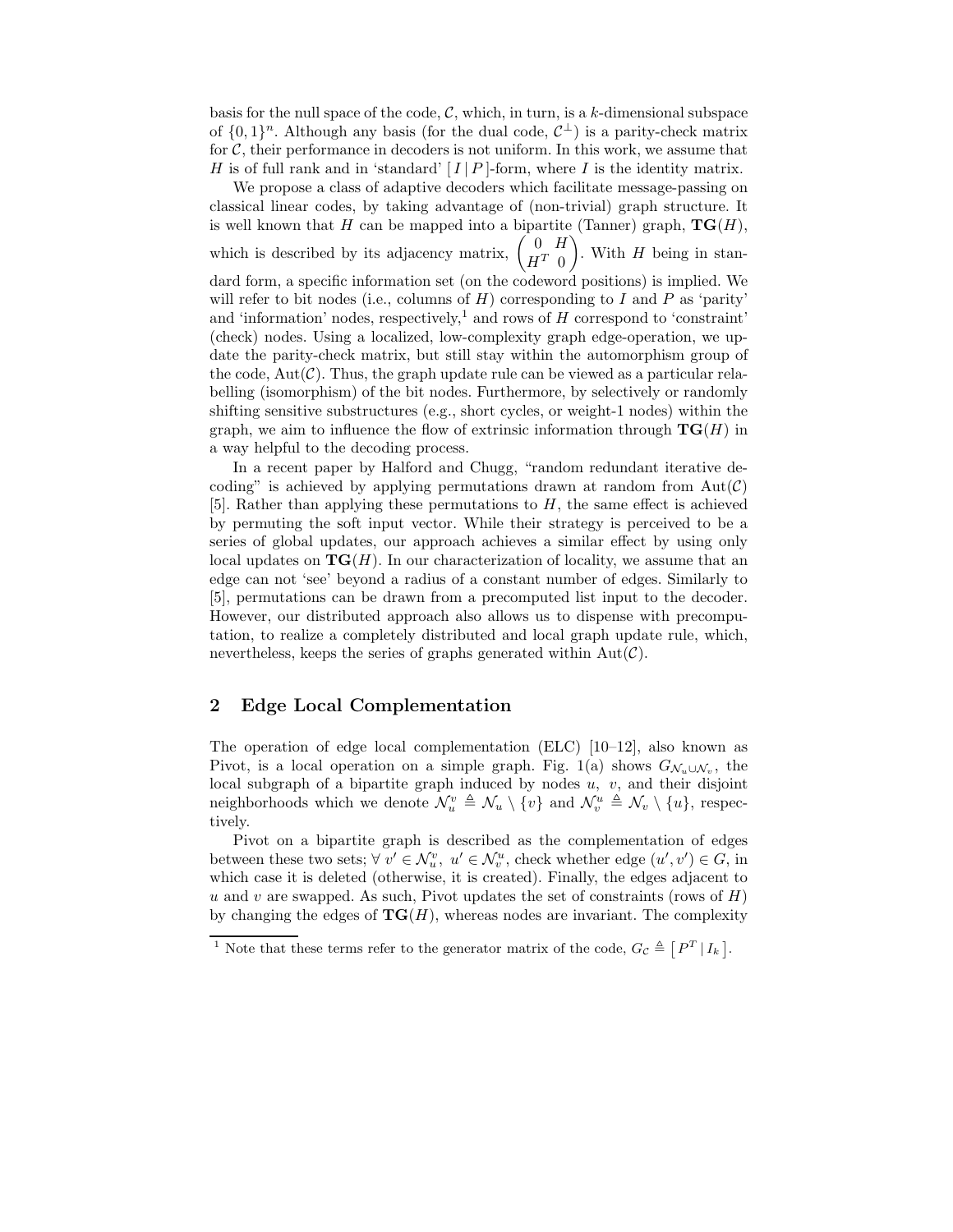

**Fig. 1.** Pivot (ELC) on edge  $(u, v)$  of a bipartite graph. Doubly slashed links mean the edges connecting two sets have been complemented.

of the graph-based algorithm is  $\mathcal{O}(\deg(u) \deg(v))$ . The fact that Pivot amounts to row additions assures that the code is preserved. In the following, we use the notation  $G^i$  to denote a graph G that has been subject to i Pivots (similarly for  $H^i$ ).

Consider the simple, *n*-node bipartite graph described by  $G = \begin{pmatrix} 0 & F \\ pT & 0 \end{pmatrix}$  $P^T$  0 . This graph is related to  $TG(H)$  by the abstraction of degree-1 parity nodes, as shown in Figs.  $2(a)$  -  $2(b)$ . Keeping track of the bipartition of G (which changes due to the swap), means we can obtain an associated parity-check matrix,  $H^{\tilde{1}}$ , for C by mapping grey nodes onto rows (constraint nodes), and white nodes to columns (bit nodes), with non-zero entries according to edges. While the mapping of bit nodes must follow the prescription of the labelling of G (i.e., the code), the ordering of rows is arbitrary.

The local application of Pivot has the global effect of row additions on the associated H, thus preserving the bipartiteness and vector space (i.e.,  $\mathcal{C}$ ) [12]. Consider again Fig. 1, where we choose  $u$  to be a constraint node, and  $v$  a bit node. With this setup, Pivoting on edge  $(u, v)$  is equivalent to adding 'row u' to rows  $u' \in \mathcal{N}_v^u$  (as dictated by the non-zero entries of 'column v'). Since H is in standard form, an immediate effect of Pivoting on some edge  $(c, p)$  is that the edges adjacent to information node,  $p$ , are swapped with that of the degree-1 parity node adjacent to the constraint node, c, as seen in Fig. 2 (b,e). As opposed to  $[5]$ , we are permuting H, whereas the soft input vector remains invariantly connected to (the bit nodes of)  $TG(H)$ . The indices of Fig. 2 show how the order of the soft input vector is preserved. Extrinsic information is lost on edges deleted in the local complementation. However, SPA update rules are such that these messages remain stored in adjacent bit nodes as a posteriori probabilities (APPs) [13].

As can be readily verified, although Pivot preserves the code, it can have a negative impact on parameters of its implementation,  $H$ , as a decoder. Edges complemented are at distance 2 from  $(u, v)$ , so for a typical sparse, girth-6 graph, many 4-cycles result, and density increases [14]. Pivot does not generally preserve graph isomorphism (structure), so the operation will often given us a different structure in the (Pivot) *orbit* of  $G$  [15]. The matrices  $H<sup>i</sup>$  in this orbit are the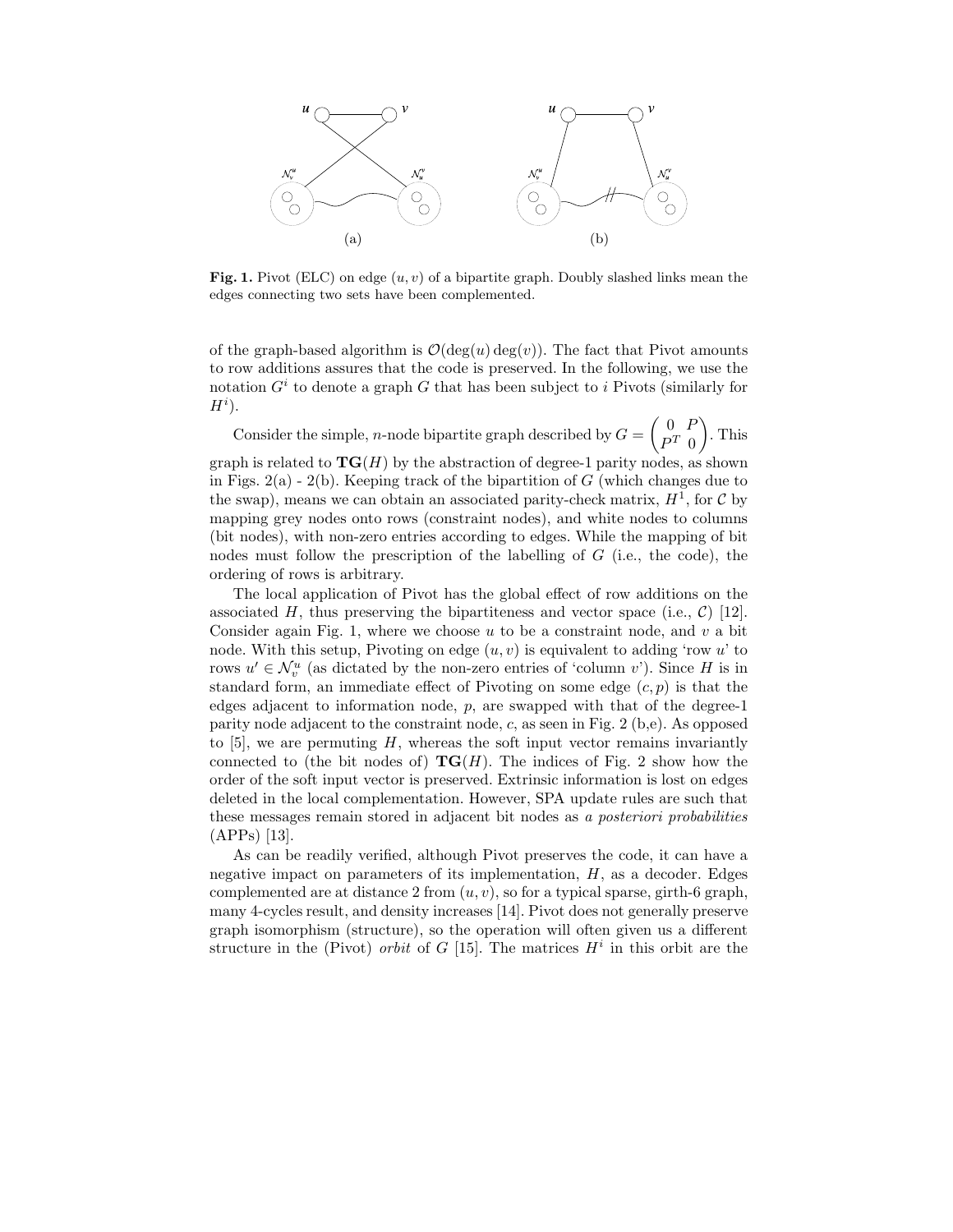

Fig. 2. (a) through (c) are three equivalent representations of the  $(8, 4)$  extended Hamming code. (d) through (e) show the corresponding representation after Pivot is applied to edge  $(0, 4)$ . Fig. 5 shows the parity-check matrices of  $(b)$  and  $(e)$ , respectively.

set of structurally different parity-check matrices for the same code, as discussed in the Introduction. We briefly mention that all information sets of  $\mathcal C$  may be enumerated by traversing this orbit of  $G$  [11].

#### 2.1 Iso-Pivot

In this section we describe an application of Pivot to preserve key features of the graph, to remedy the drawbacks enumerated in the previous section. We define Iso-Pivot as a sequence of Pivot operations over which (global) graph isomorphism is preserved. Such an operation will be in  $Aut(\mathcal{C})$ , in that its action has the appearance of a relabelling on the nodes of a graph, or–equivalently–a permutation on the columns of a matrix  $(H)$ . If there exist sequences of Pivots which preserve the structure of  $G$ , then  $Aut(\mathcal{C})$  must be non-trivial. Isomorphism is a certificate on the properties of the resulting graphs (matrices) used during decoding; that these remain the same as for the initial  $G(H)$ , which can be assumed to have been carefully selected. The relabelling, however, alters the flow of messages in  $TG(H)$ , i.e., which nodes are exchanging information. Note in particular how, after the Iso-Pivot in Fig. 2(f), node 4 is no longer part of a 4-cycle (whereas node 0 now is).

In the following, we derive three requirements for Pivot being an isomorphism.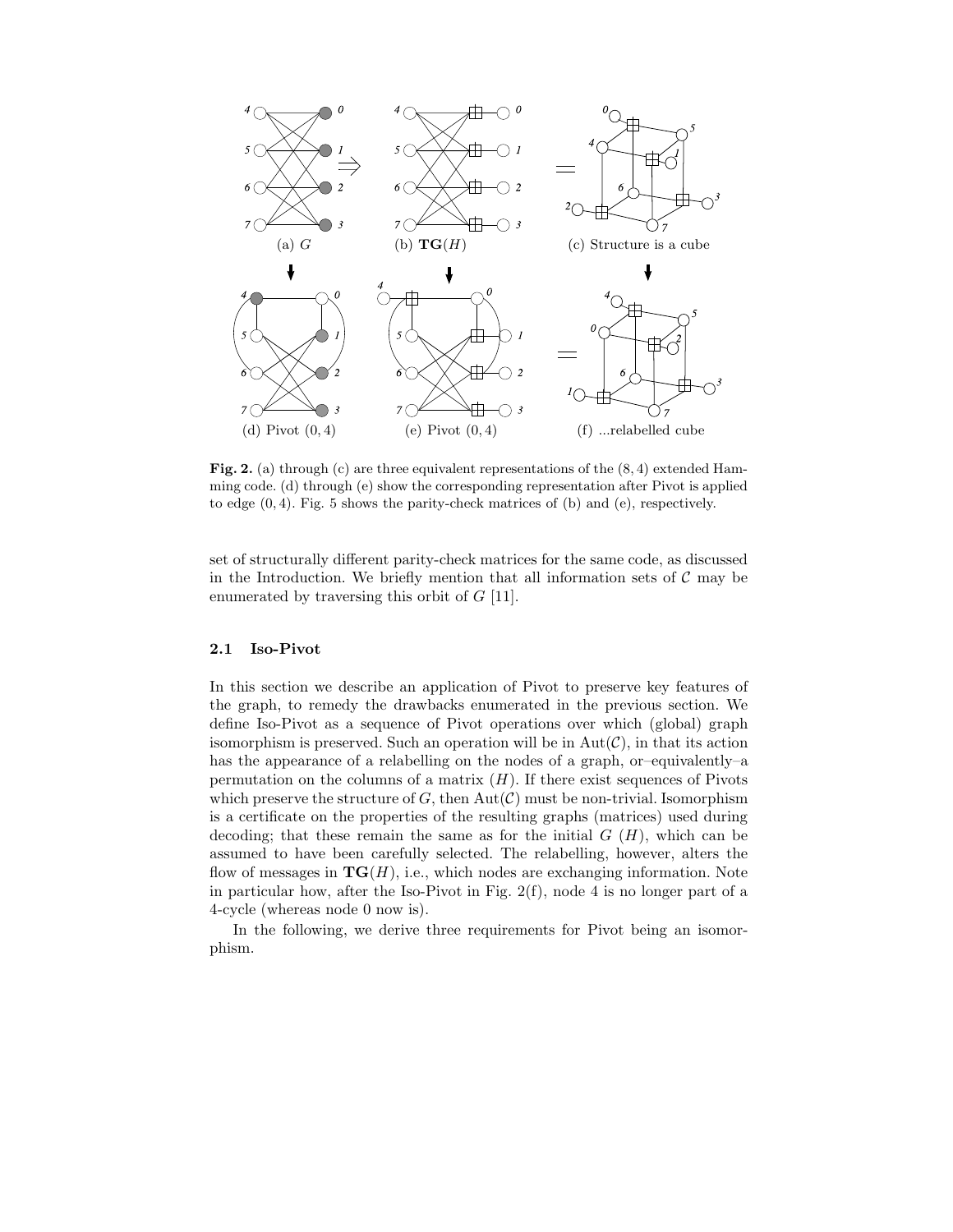

Fig. 3. Pivot on  $(0, 1)$  is  $(A)$  edge-count preserving and  $(B)$  a local isomorphism, but not (C) a global isomorphism due to node 6. This node is not local to the Pivot edge.

- A. Most generally, to have an isomorphism, the number of edges in G must remain invariant under Pivot. Pivot is a local operation, so we only have to consider the subgraph  $G_{\mathcal{N}_u \cup \mathcal{N}_v}$ . Edge complementation can then be achieved by complementing the corresponding  $deg(u) \times deg(v)$  submatrix,  $H_{uv}$ . Define wt(H) as the weight (number of non-zero entries) of H. In order for  $wt(H_{uv}) = wt(\overline{H_{uv}})$ , at least one of the dimensions must be an even number, and  $wt(H_{uv})$  must equal  $uv/2$ . If these conditions are met, we define the Pivot operation as edge-count preserving.
- B. More specifically, we define a local isomorphism as an operation which preserves the structure of subgraph  $G_{\mathcal{N}_u \cup \mathcal{N}_v}$ , without making any assumptions on the overall (global) structure of G. We then define the Pivot operation to be *local Iso-Pivot iff*  $H_{uv}$  can be recovered from  $\overline{H_{uv}}$  by row/column permutations only. Fig. 3 shows a small example.
- C. Finally, most specifically, we say that Pivot is a (global) Iso-Pivot iff H can be restored from  $H^1$ , using only row/column permutations, considering the entire matrix.

These requirements lead to the following observation,

$$
C \Rightarrow B \Rightarrow A.
$$

In the following, we will consider global isomorphisms only, and we will refer to such sequences as as simply being Iso-Pivot operations, or sequences.

#### 2.2 Iso-Orbit

The definitions of Iso-Pivot are naturally extended to the case where a single Pivot can not by itself be an isomorphism. Consider, for instance, a girth-6 graph. Here, the local neighborhood (of any edge) must be empty, and, after a single Pivot, this neighborhood becomes a complete (bipartite) (sub)graph at distance 2 from the Pivot edge (all 4-cycles). This violates requirement A, and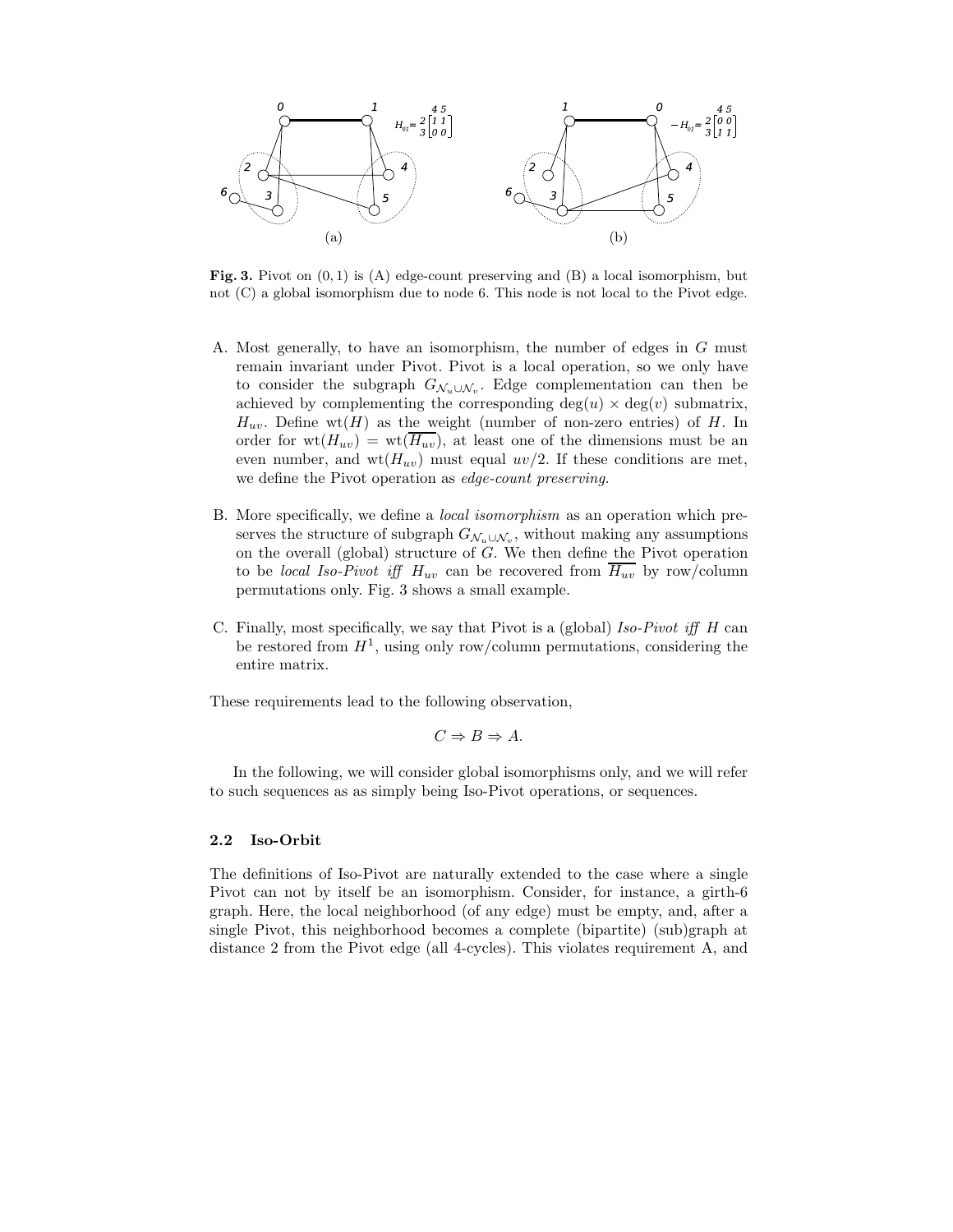the resultant graph can not be isomorphic to the initial one–neither locally, nor globally.<sup>2</sup>

In the general case, Iso-Pivot is described as an ordered set of d edges on which Pivot must be applied to achieve an isomorphism. This is referred to as a  $d$ -iso sequence (or, a length- $d$  iso sequence). The set of all isomorphisms of G (reachable via Iso-Pivot, for  $d \geq 1$ ) is called the Iso-Orbit of G, which corresponds to a subset of  $Aut(\mathcal{C})$ . Pivot can be used, in a preprocessing stage, to recursively search for Iso-Pivot sequences. For each such relabelling of  $G$ , we keep the corresponding iso sequence leading to it. Since Pivot is reversible, identical isomorphisms may be found via sequences of different length, and involving different edges, where certain operations cancel each other out. As such, for each unique labelling, we keep only the minimum length sequence in the Iso-Orbit.

From a decoding perspective, row permutations of H give the same  $TG(H)$ . By canonising the rows of  $H$  (in our case, sorting according to decimal value of the binary rows), we ensure that the Iso-Orbit contains only non-trivial isomorphisms of G. The complexity of this search is  $\mathcal{O}(n|\text{Aut}(\mathcal{C})|)$ , where G has n nodes, so for strongly structured (and large) graphs it may be necessary to bound the recursion with a maximum depth,  $d_{\text{max}}$ . This possibly partial Iso-Orbit is then simply referred to as the  $d$ -Iso-Orbit of  $G$ .

#### 2.3 Local Iso Criterions

Although the message-passing decoder can be provided with  $\mathbf{TG}(H)$  and a list of iso-sequences, to facilitate adaptive decoding, our stated graph local approach lends itself to ad hoc determination of iso-sequences during decoding. In this subsection, we describe some 1-iso conditions which ensure that Pivoting on the single edge  $(u, v)$  of G gives an isomorphism of G.

From a local perspective, an edge  $(u, v)$  can sometimes determine whether or not (global) structure will be preserved if it applies a Pivot. This edge may only examine its local subgraph,  $G_{\mathcal{N}_u \cup \mathcal{N}_v}$ . In this manner, we alleviate both the potentially expensive preprocessing stage, as well as the overhead of storing and permuting a list of sequences. Where a local criterion is satisfied,  $(u, v)$  may remain unaware of the implicit (iso) permutations that occur–except from the fact that  $(u, v)$  remains invariant–hence the term, Pivot.

We define  $\ominus$  as the symmetric difference, i.e., for sets A and B,  $A \ominus B \triangleq$  $(A \setminus B) \cup (B \setminus A).$ 

**Lemma 1.** Pivoting on the edge  $(u, v)$  of a simple bipartite graph,  $G$ , preserves G up to local graph isomorphism if and only if at least one of the sets  $\mathcal{N}_u^v$  and  $\mathcal{N}_v^u$  satisfy one of the following conditions, with  $\{\alpha, \alpha'\} = \{u, v\},\$ 

- $\exists \alpha, \alpha' \text{ such that } \mathcal{N}_{\alpha}^{\alpha'} = \emptyset, \text{ or }$
- $\exists \alpha, \alpha' \text{ such that } \mathcal{N}_{\alpha}^{\alpha'} \text{ can be partitioned in pairs } \{w_i, w_i'\}, \text{ where } \mathcal{N}_{w_i} \ominus \mathcal{N}_{w_i'} = 0$  $\mathcal{N}_{\alpha'}^{\alpha}$   $\forall i, \{w_i, w_i'\} \cap \overline{\{w_j, w_j'\}} = \emptyset, i \neq j.$

<sup>2</sup> This is also evident simply from the change in girth.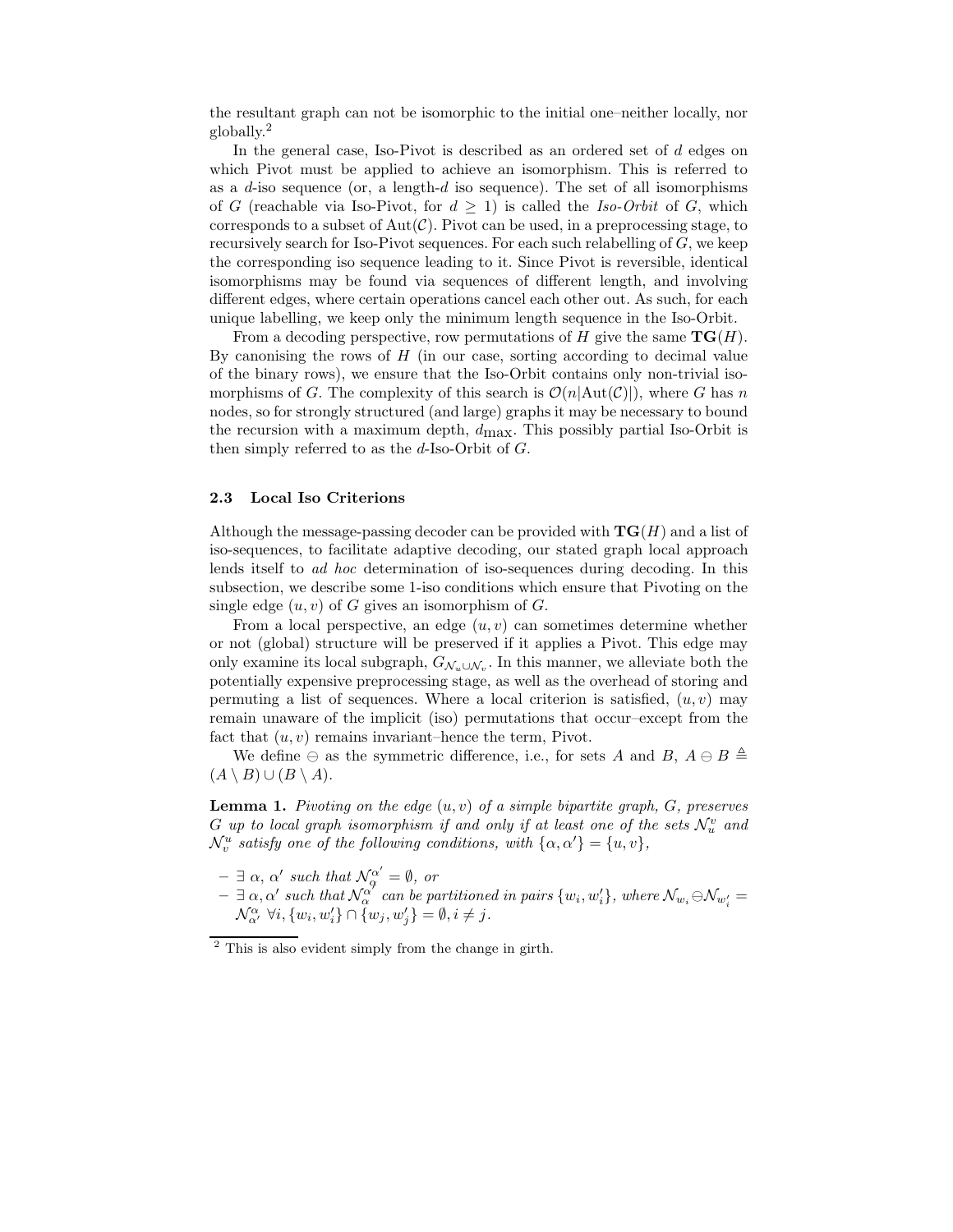

Fig. 4. Example of Lemma 1, where  $\alpha = 0$ ,  $\alpha' = 4$ ,  $w_0 = 5$ , and  $w'_0 = 6$ . These graphs are isomorphic.

Global isomorphism can be ensured by the condition that the subgraphs induced by  $\mathcal{N}_{\alpha}^{\alpha'}$  and their neighbors, and  $\mathcal{N}_{\alpha'}^{\alpha}$  and their neighbors, are both bipartite complete graphs. Less restrictive conditions will also ensure global isomorphism, depending on the permutation of the vertices of the graph.

- *Proof.* Either  $\mathcal{N}_u^v = \emptyset$ , or  $\mathcal{N}_v^u = \emptyset$ . Let  $\mathcal{N}_u^v = \emptyset$ . Then Pivot on  $(u, v)$  has the effect of disconnecting v from  $\mathcal{N}_v^u$ , while connecting u to  $\mathcal{N}_v^u$ . The permutation that gives us the isomorphism is  $\sigma = (u \, v)$ . The same permutation applies when  $\mathcal{N}_v^u = \emptyset$ .
	- For every  $w_i \in \mathcal{N}_{\alpha}^{\alpha'}$ ,  $\exists w_i' \in \mathcal{N}_{\alpha}^{\alpha'}$  such that  $\mathcal{N}_{w_i} \ominus \mathcal{N}_{w_i'} = \mathcal{N}_{\alpha'}^{\alpha}$ . The permutation that gives us the isomorphism is  $\sigma = (u \ v) \prod_{i} (w_i \ w_i')$ .

An example of Lemma 1 is found in Fig. 4.

As any individual Pivot operation complements edges local to  $u$  and  $v$  (i.e., 4-cycles), we say that 1-iso 'sequences' can only exist for graphs of girth 4, or locally acyclic (tree) graphs for which the first part of Lemma 1 applies. Similar criteria have been identified for  $d = 2$ , but these were not applied in this initial work.

### 3 Structure of the (8, 4) Extended Hamming Code

The (8, 4) extended Hamming code is a well-suited test case for adaptive decoding; it has strong classical properties (large automorphism group and minimum distance), yet for any implementation  $H$  it is ill-suited for message-passing (dense, and many 4-cycles). We acknowledge that this is a toy code, which presents obvious difficulties in arguing any sense of 'locality' of such a small graph. However, the positive nature of our results show that this code does suffice as motivation for the proposed class of adaptive decoders, and we direct the reader to the Future Work section of this article.

The associated graph has one structure in its (non-iso) orbit; the cube of Fig.  $2(c)$ , meaning that its structure is so strong that any edge of any  $G<sup>i</sup>$  satisfies Lemma 1 (is an Iso-Pivot). Starting from  $G$  as in Fig. 2(b), with parity-check matrix in Fig.  $5(a)$ , we find the Iso-Orbit of the graph. Grouped by length,  $d = 1$  to 4, this orbit consists of 12, 30, 12, and 1 isomorphisms, respectively, all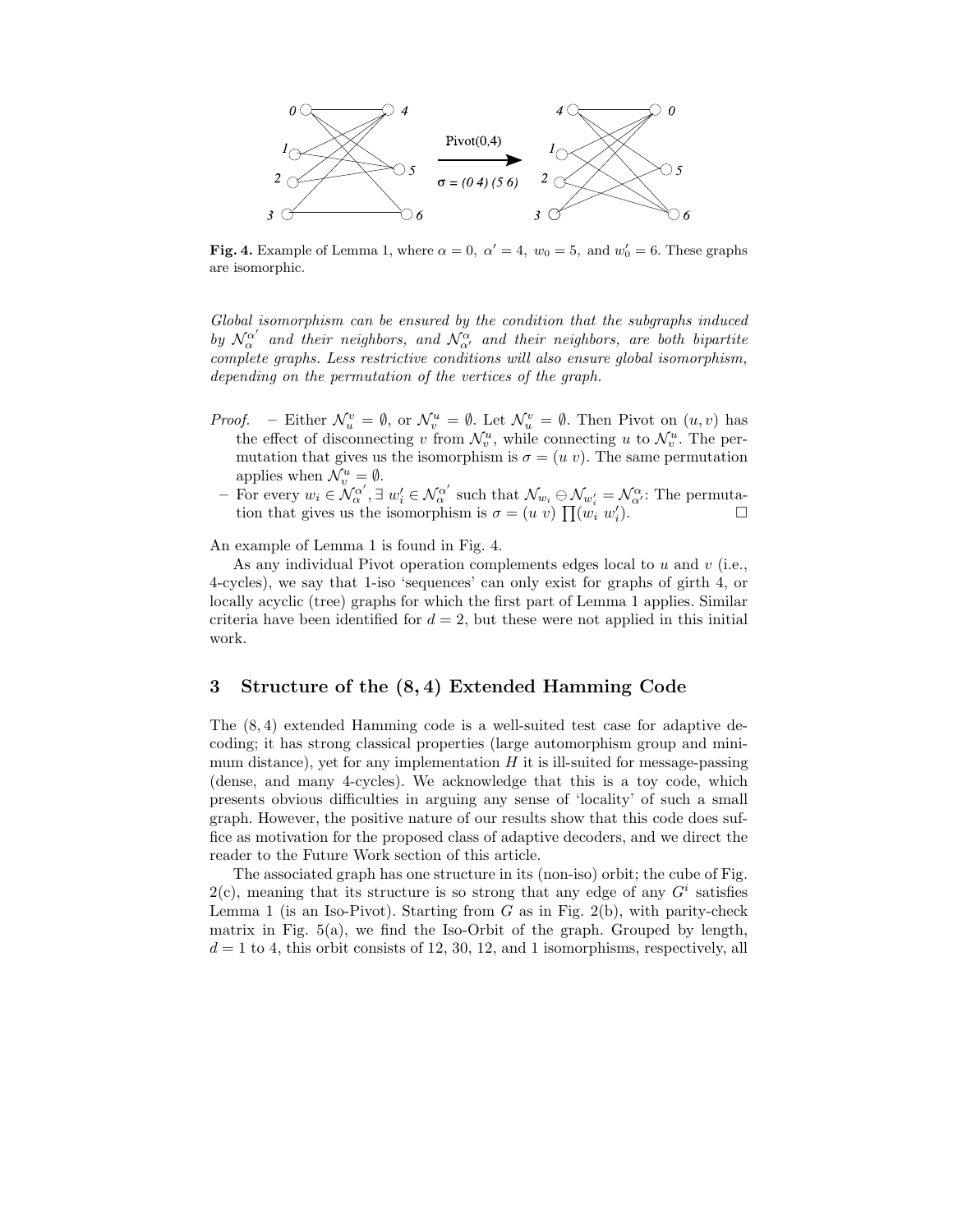| $H =$             | $\begin{bmatrix} 1 & 0 & 0 & 0 & 1 & 1 & 1 & 0 \\ 0 & 1 & 0 & 0 & 1 & 1 & 0 & 1 \\ 0 & 0 & 1 & 0 & 1 & 0 & 1 & 1 \\ 0 & 0 & 0 & 1 & 0 & 1 & 1 & 1 \end{bmatrix}$ | $H'=\left[ \begin{array}{rrr} 1&0&0&0&1&1&1&0\\ 1&1&0&0&0&0&1&1\\ 1&0&1&0&0&1&0&1\\ 0&0&0&1&0&1&1&1 \end{array} \right]$ |  |
|-------------------|------------------------------------------------------------------------------------------------------------------------------------------------------------------|--------------------------------------------------------------------------------------------------------------------------|--|
| (a) Standard form |                                                                                                                                                                  | (b) Pivot $(0,4)$                                                                                                        |  |

Fig. 5. The (8, 4) extended Hamming code, implemented by its standard form paritycheck matrix (a), and an isomorphism (b).

resembling a cube. Including the initial labelling, this sums up to 56 structurally distinct, non-trivial parity-check matrices for the code.<sup>3</sup> Necessarily, the 12 1-iso sequences correspond to the 12 edges of  $G$  (P-part of  $H$ ).

## 4 Simulation Results

The adaptive decoder has been tested in two instances, and compared against a SPA decoder using standard flooding scheduling on output y from the AWGN channel.<sup>4</sup> During implementation we made sure that all decoders were allocated an equal maximum number of iterations  $(T = 100)$ . In the following description, we assume an initial syndrome check has failed, so we have a vector to input to the decoder.<sup>5</sup>

Due to the symmetry of the  $(8, 4)$  code in standard form, we know any Pivot will preserve isomorphism. Thus, when considering the adaptive decoders presented and analyzed in the following, the reader is encouraged to think of these as truly localized (i.e., independent of preprocessing and input lists), as if these were determined ad hoc. In comparison, Halford and Chugg [5] are applying (non-local) permutations drawn at random from the full automorphism group of the code. They also restrict to a cyclic subgroup of  $Aut(\mathcal{C})$ –we do not do this. As discussed, our use of Iso-Pivot naturally gives a subgroup of  $Aut(\mathcal{C})$ .

The random adaptive decoder (RAD) is a (flooding) SPA decoder, but which is designed to adapt (via random Iso-Pivot) to another  $G<sup>i</sup>$ , with regular iteration interval, t. The decoder stops as soon as the syndrome check is satisfied (valid codeword, though not necessarily the one sent), or when T iterations are exhausted (detected frame error). In a localized manner, this decoder performs a random walk (with repetitions) in the Iso-Orbit of  $G$ , taking advantage of the

<sup>&</sup>lt;sup>3</sup> Note that the full automorphism group of this code may be found by row permutations on these generators;  $56 \cdot 4! = 1344 = |Aut(\mathcal{C})|$ .

<sup>4</sup> One flooding iteration consists of the SPA update of all bit (information and parity) nodes, followed by the update of all constraint nodes.

<sup>&</sup>lt;sup>5</sup> For locality, we emphasize that constraint nodes of  $TG(H)$  can be viewed as  $[n, n-$ 1, 2] component parity-check codes, which can be computed (checked) concurrently and distributively. However, a stopping criterion for the whole code is inherently a global decision.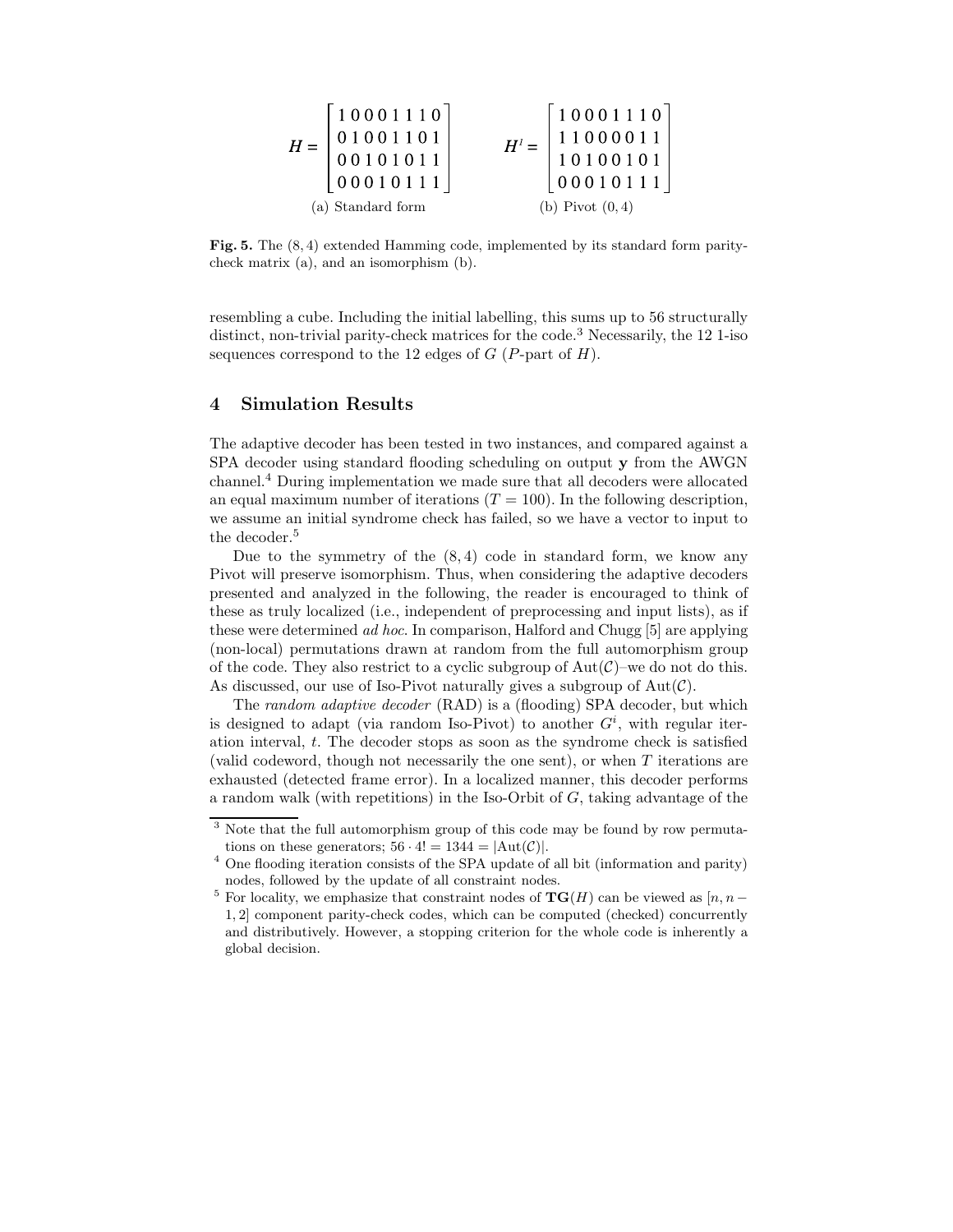discussed symmetry. As such, the 'range'–number of matrices available to this decoder–includes all 56 non-trivial isomorphisms.

The *list adaptive decoder* (LAD) is an extension of this idea, but where we apply Iso-Pivot operations from a precomputed list,  $L \subseteq \text{Iso-Orbit}(G)$ . In addition to the initial labelling, the range of this decoder is  $D = |L| + 1$ . pool of T flooding iterations is allocated. Graph  $G^i$ ,  $0 \leq i \leq D$ , is allocated  $h_i = [(T - I)/(D - i)]$  iterations to come to a decoder decision, where I is the total number of iterations used by previous decoders  $G^j$ ,  $j < i$ . Depending on T and L,  $h_i$  may go to 0, so an overall minimum,  $h_{\text{min}}$ , should be set. This means that, although the list  $L$  may not be employed in its entirety, we ensure that the graphs used are doing useful work (more than 1 iteration). This minium should reflect parameters of the graph and code. Before applying the next Iso-Pivot from  $L, G^i$  compares its local decision to a running optimum kept in the decoder, and overwrites if a better decoder output is found (in squared Euclidean distance from y). This comparison is devised to favor valid decoder states, in that distance measures of detected failures are only considered as long as no valid state has been found. The LAD does not stop on reaching a valid decoder state, but continues until "timeout"  $(T$  iterations). The final graph,  $G^{\delta}$ ,  $[T/h_{\min}] \leq \delta \leq D-1$ , outputs the optimum decision as the decoder result. In case no graph found a valid syndrome, the error state nearest to y (of the  $\delta$  timeout states) was output. This is in an effort to reduce the bit-error contribution.

Fig. 6 benchmarks the performance of RAD/LAD against standard SPA and the optimal maximum likelihood decoder (MLD), in terms of bit-error rate (BER) and frame-error rate (FER), where an improvement is seen. The LAD plot is slightly nearer to the optimal MLD plot than the RAD, but the gain is not significant compared to the complexity tradeoff (Fig. 7). A detailed look at the (detected and undetected) frame errors, Fig. 6(b), reveals that adaptive decoders outperform SPA in terms of detected errors (timeout), where RAD shows the best gain. The RAD performs a random walk around the 56 sequences in the Iso-Orbit of G, while, for the LAD, we chose the subset of 12 1-iso sequences (defined by the 12 edges of the initial G) such that  $h_{\text{min}} = \lfloor 100/13 \rfloor = 7$ .

Only a small additional gain was achieved by using the full Iso-Orbit. In this case, we used the same minimum as for the LAD;  $h_{\text{min}} = 7$  iterations. This means that not all 56 sequences were guaranteed to be used, so we permuted the order of sequences in  $L$  before every decoding instance. As such, in the cases where the graphs did non-negligible work (i.e., there were channel errors), on average each graph ran all its  $h_{\text{min}}$  iterations. Hence, we may say that 13 random Iso-Pivot operations (sequences) were applied at random from the Iso-Orbit of G. The simulation 'LAD $(56)$ ' in Fig.  $6(a)$  demonstrates the benefit of using the entire Iso-Orbit, albeit slim for this small code.

Fig. 7 shows the complexity (average number of flooding iterations used) of the decoders, where we observe another improvement of RAD over SPA and LAD decoding. At high  $E_b/N_0$ , complexity averages go to 0, which is due to the majority of received frames satisfying the initial syndrome check (which we do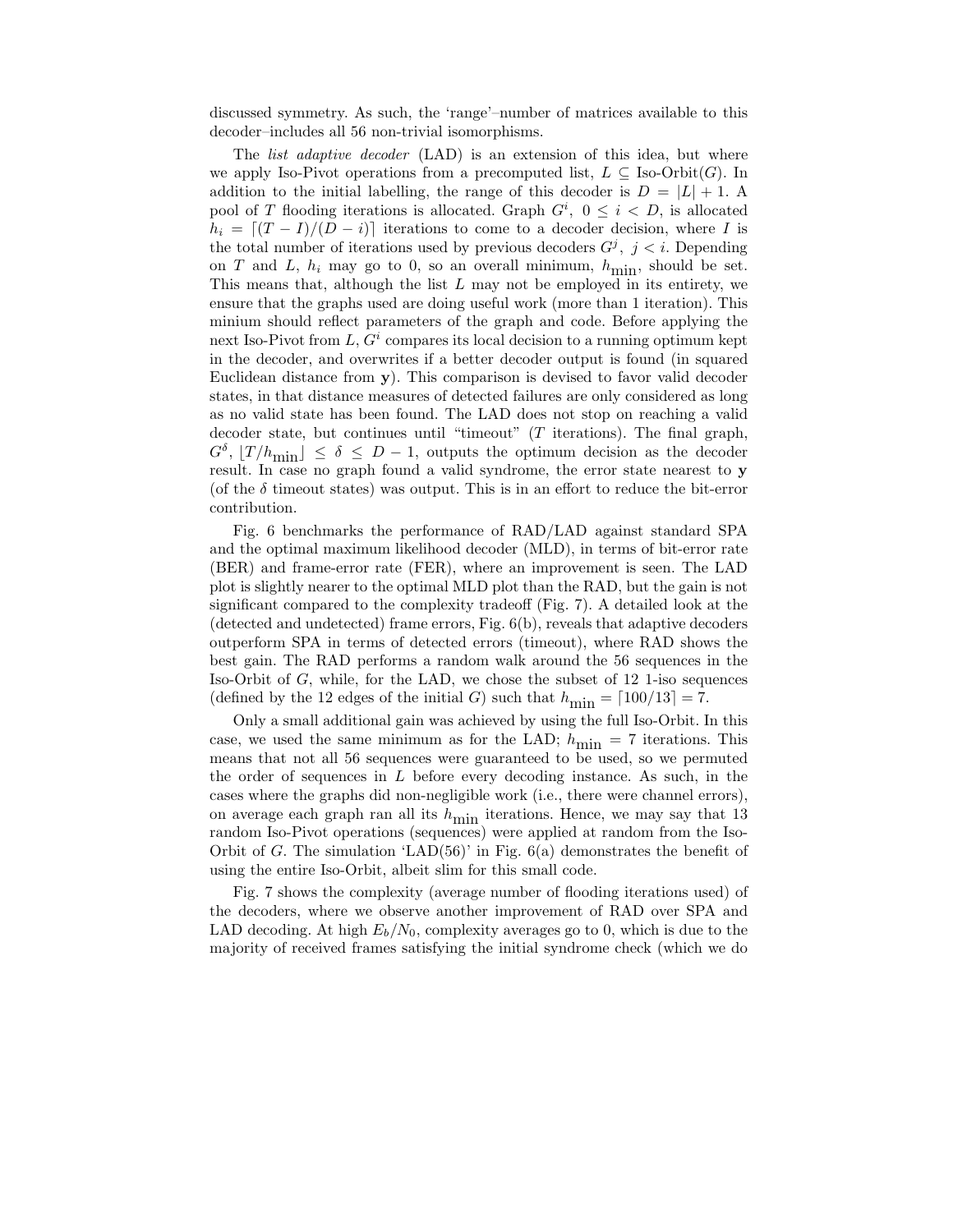

(a) Our class of decoders (both RAD and LAD) outperform SPA, both in BER and FER. Only a small improvement was seen when using the entire Iso-Orbit, LAD(56).



(b) DETected (timeouts) and UNDetected frame errors compared separately. A significant gain is found in the class of detected word errors.

Fig. 6. Simulations results on an AWGN channel. Maximum  $T = 100$  iterations used.  $t = 10$  for RAD, and  $|L| = 12$  for LAD. At least 100 detected and 100 undetected frame errors were sampled for each  $E_b/N_0$  point.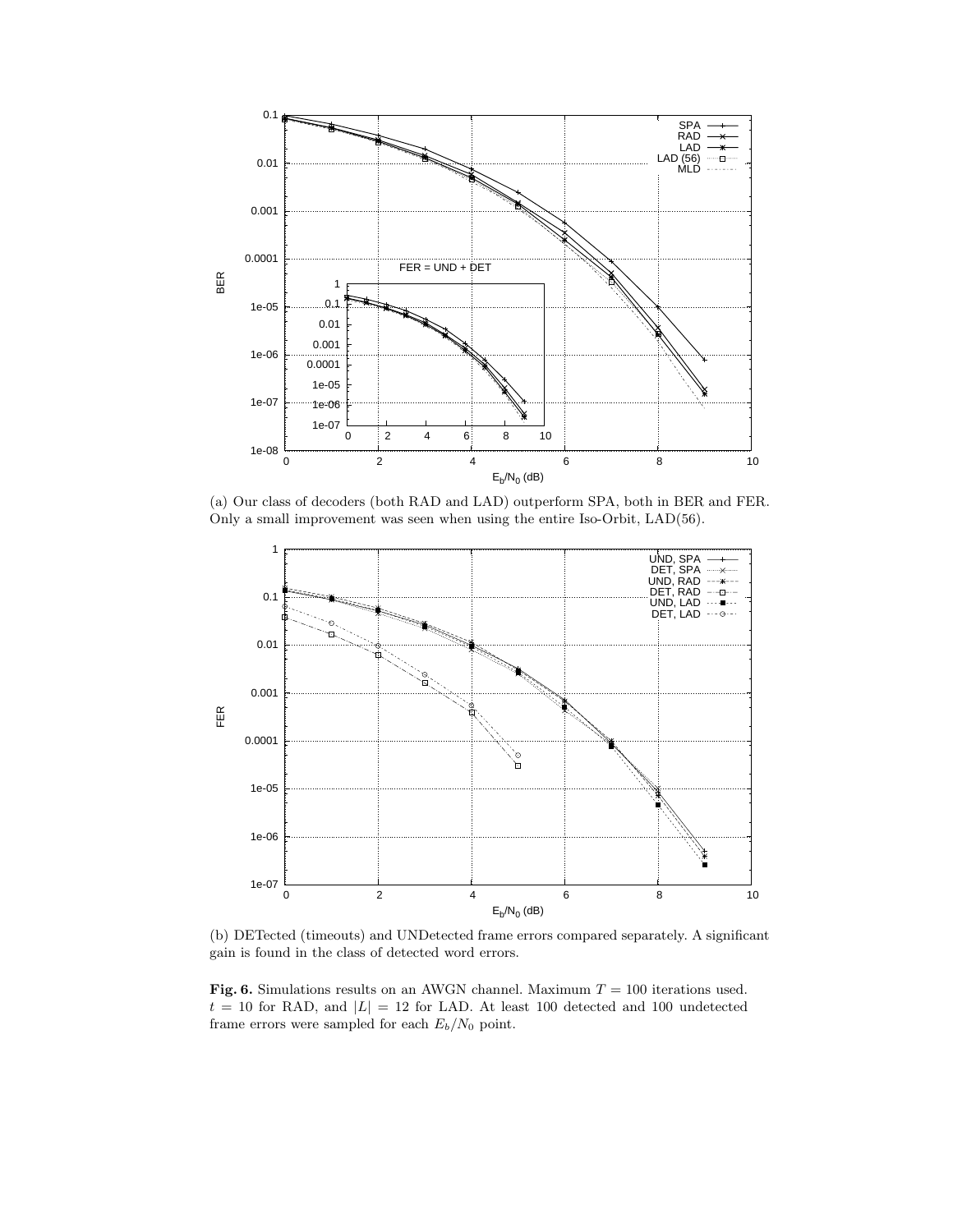

**Fig. 7.** The total number of iterations used (where timeout states contribute  $T$  iterations, and error-free frames contribute 0) averaged over total number of simulated frames.

not count as an iteration). While LAD expectedly uses a higher average number of iterations, since it does not stop at the first valid syndrome, an interesting observation is the complexity gain of RAD, which is linked to the reduction in number of timeouts (detected frame errors–see Fig. 6(b)).

# 5 Conclusion and Future Work

We have described and tested a class of adaptive iterative decoders, which dynamically update the edge-space of the code implementation,  $\mathbf{TG}(H)$ , using local decisions and operations. Concrete 'iso-criterions' are described and mathematically proven, and simulations on the AWGN channel show a gain when using our ideas. Two related instances of our class of adaptive decoders are described, where we conclude that, although LAD is slightly better than RAD in terms of BER, that gain comes at a cost of increased complexity (average number of iterations used) and loss of locality. Furthermore, RAD outperforms LAD in terms of FER, which gives an interesting latency reduction.

As Iso-Pivot rotates sensitive substructures in  $TG(H)$ , we expect a gain in selectively applying Iso-Pivot based on local convergence assessments (e.g., using entropy or reliability measures). We mention shifting short cycles away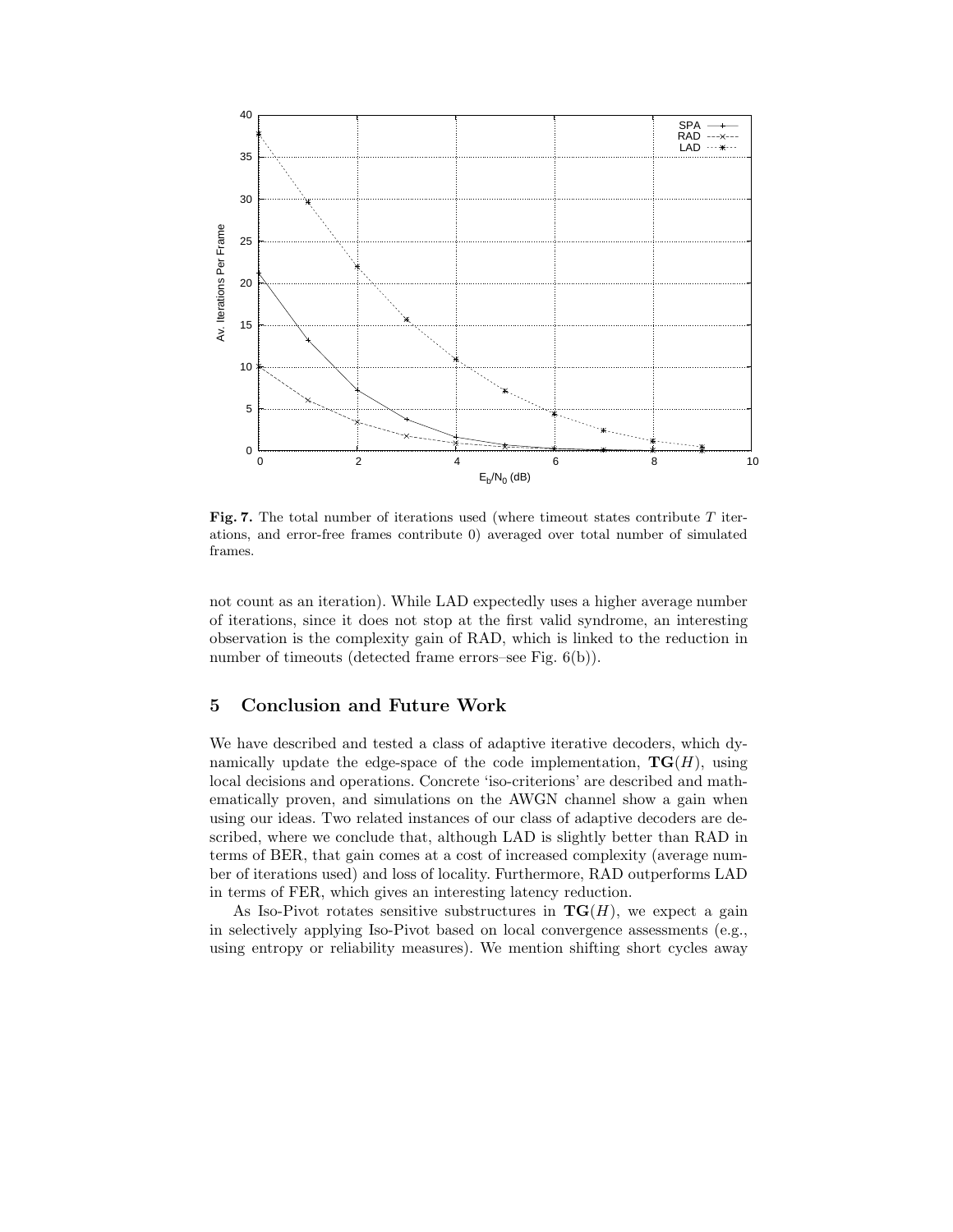from unreliable bit nodes–as seen in the cube of Fig. 2. Pivoting adjacent to unreliable positions also causes these to become temporarily 'isolated' in terms of message-passing (weight-1 node), such that these are set in a 'listening state,' rather than confusing the adjacent nodes with its (presumed) unreliable APP [16, 17, 3]. In our scheme, we achieve this effect without the overhead of Gaussian elimination.

Local iso-criterions for  $d = 2$  have been identified, and we are also working on further generalizations. This is interesting, as, due to the link between Pivot and 4-cycles, girth-6 graph isomorphisms can not be preserved with less than 2 Pivots. Our results on global isomorphisms indicate that it is not trivial to find graphs which exhibit a non-empty Iso-Orbit, which simultaneously are good codes (i.e., sparse and girth greater than 4). A reasonable next step is a more methodical search through all codes up to some length, yet we are also looking towards the use of local isomorphisms during decoding. For instance, when girth is not preserved (see Section 2.1), cycle-splitting or cycle-reduction comes to mind–as in the way two 4-cycles can sometimes be split into one 6-cycle.

We are working on a generalized Pivot operation, which does not depend on the matrix (graph) being in standard form. With this tool, we expect to be able to compare our results with the realistically sized BCH code of [5]. We anticipate more significant results where larger Tanner graphs allow more true localization. Euclidean geometry LDPC codes [18] are also potential, sufficiently structured candidates for adaptive decoding.

Enforcing a strictly local perspective does present some practical difficulties, most notably, decoder stopping criterion and optimum decoder state comparison used in LAD. However, in the context of decoding–as in this work–this does not present a problem, yet rather suggests potential implementations of the iterated decoder where the graph nodes are distributed in space and/or time.

# Acknowledgments

Thanks to Øyvind Ytrehus and Lars Eirik Danielsen, at the University of Bergen, for helpful discussions.

#### References

- 1. Gallager, R.G.: Low-density parity-check codes. IRE Trans. Inform. Theory 8(1) (January 1962) 21–28
- 2. MacKay, D.J.C., Neal, R.M.: Good codes based on very sparse matrices. In: Cryptography and Coding 5th IMA Conf. (December 1995) 100–111
- 3. Jiang, J., Narayanan, K.R.: Iterative soft-input soft-output decoding of Reed-Solomon codes by adapting the parity-check matrix. IEEE Trans. Inform. Theory 52(8) (August 2006) 3746–3756
- 4. Jiang, J., Narayanan, K.R.: Iterative soft decision decoding of Reed-Solomon codes. IEEE Commun. Lett. 8(4) (April 2004) 244–246